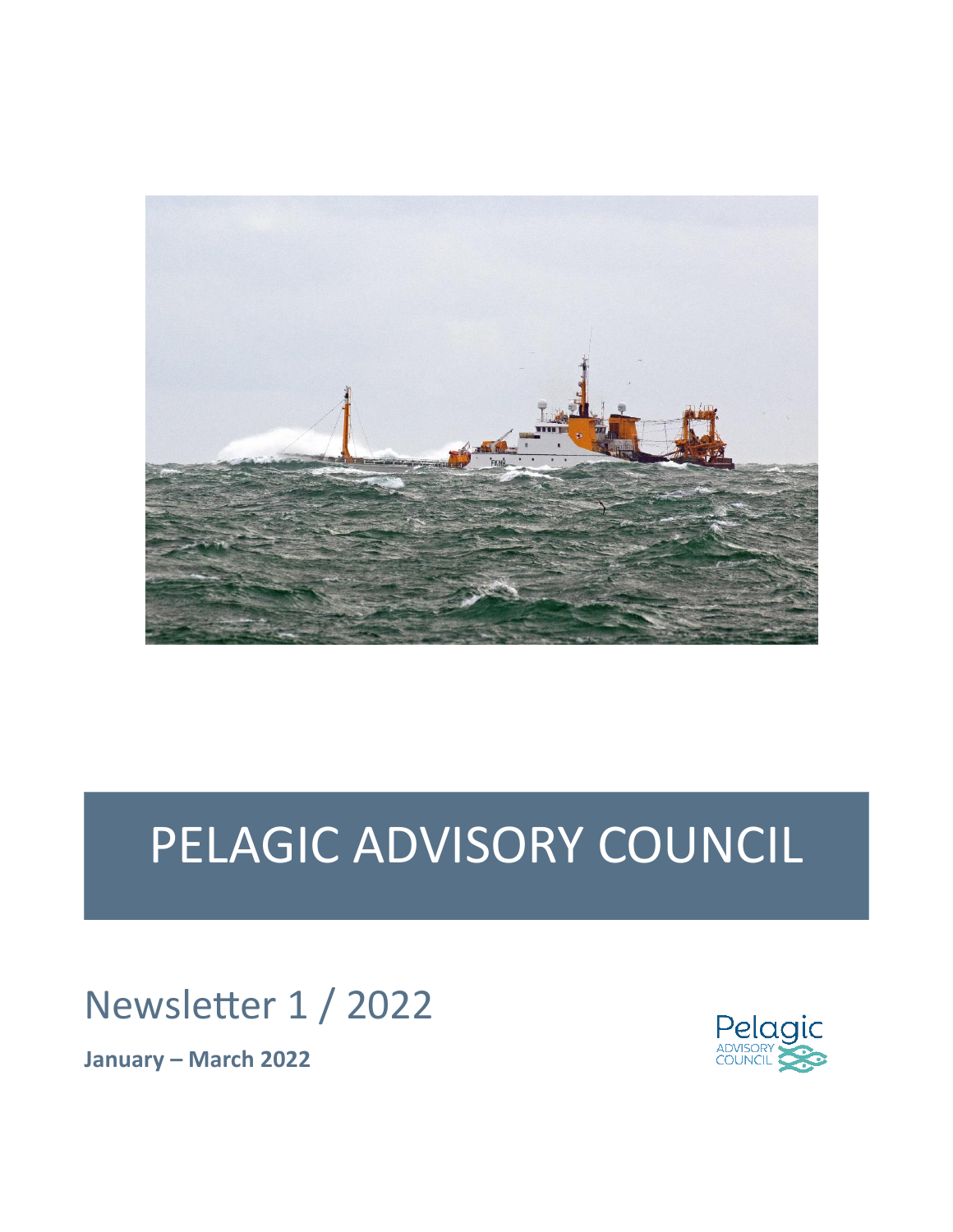## TABLE OF CONTENTS

### **Contents**

| PELAC meetings           |     |
|--------------------------|-----|
| <b>External meetings</b> |     |
| Upcoming meetings        | 15. |
| Contact information      | 16  |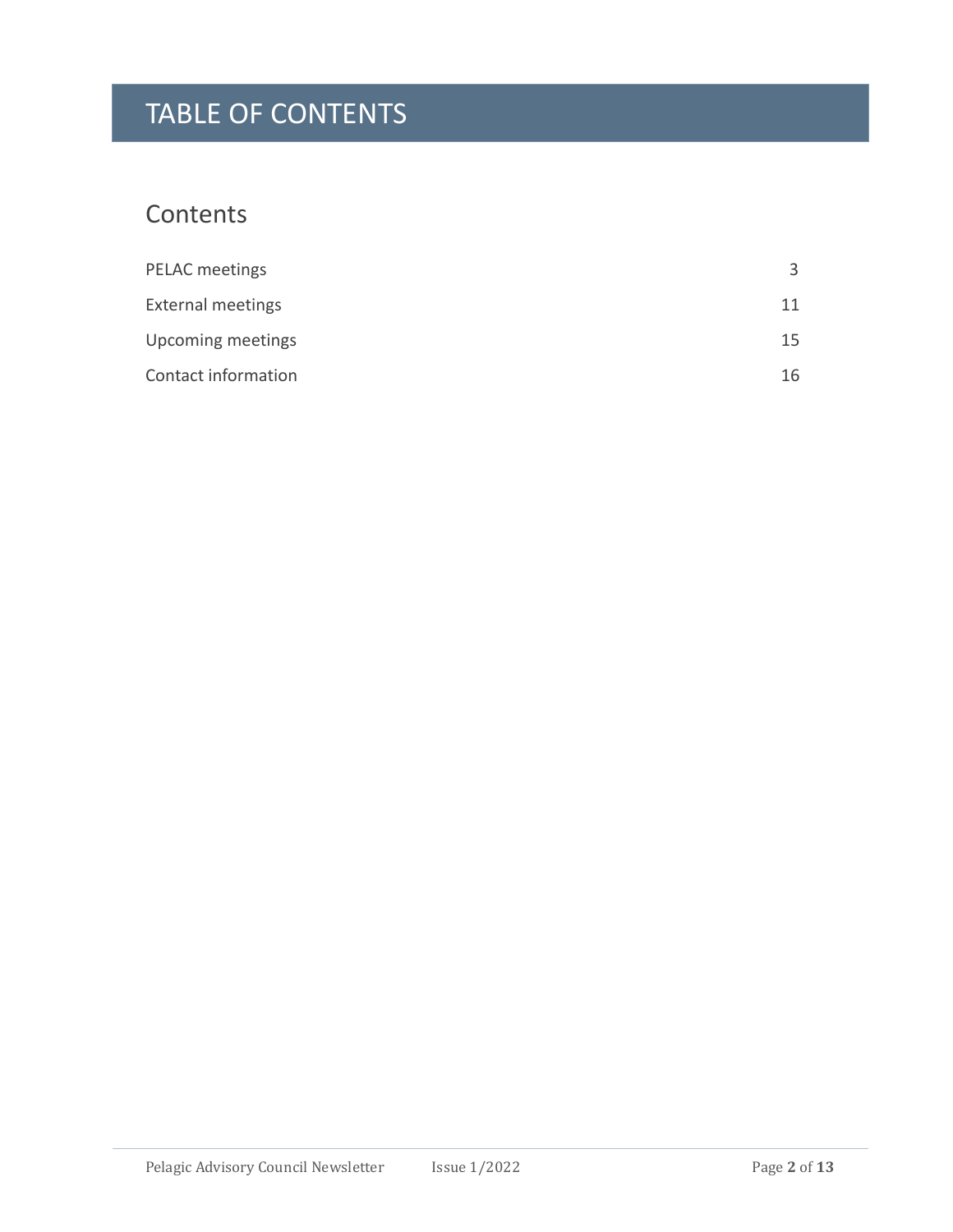### **SEAWISE PROJECT (26-01-2022, ONLINE)**

SEAwise sets out to develop an advice for managers on how to operationalise the application of the Ecosystem-based approach to fisheries management (EBAFM). The scoping meeting for the SEAwise project was held to help the project coordinator better understand the views of stakeholders in terms of desired project outcomes. During the meeting, participants could contribute through an interactive online tool and were asked to share ideas and priorities distinguishing between ecological, social and impact factors.

#### Ecological items

In terms of ecological items, the key interests for ecosystem advice identified by the participants were: species interaction, climate considerations, MPAs and balanced harvesting. Balanced harvesting looks for trade-offs between the harvest of different species, and is thus linked to species interactions.

To a lesser extent, the following areas were also considered of interest: protection of spawning areas for pelagic species, non-commercial species, sensitive habitats, trophic relations, bycatch, sensitive species, noise impacts, impacts seismic activities, impacts of offshore wind farms, impacts of dredging activities, new species.

On wind farms, it was stressed that noise wasn't the only impact to consider: the development of offshore wind parks can potentially impact circulation patterns in the North Sea as a whole. Further it is important to understand the impacts of different stages of the wind park development (from construction to operational noise) on the different life stages of surrounding fish populations.

There are some cases of new species interesting specific areas, such as anchovies in the North Sea or chub mackerel in the Bay of Biscay. These migrations can partly be attributed to climate change. It is important to understand competition effects and the impacts on fishery development of these new species. In some demersal fisheries, changes in target species are becoming apparent due to these effects.

A final suggestion was made to include impacts of fishing on different types of species as a function of nutritional value. There are potentially interesting trade-offs to consider.

#### Social items

The most important item agreed by the participants in the context of social items was the public perception of fishing industry. The view of the public on the fishing sector has a large impact on the recruitment individuals in the industry. It also drives policy development that may not be well thought through.

To a lesser extent the following themes were also considered important: recruitment of fishers, loss fishing grounds, coastal community resilience, loss of jobs, market tools, ecological transition, C02 emissions, diversification, food security, labour standards, energy consumption.

#### Impacting factors

In terms of impacting factors, participants agreed the impact of Brexit and the displacement of fishing activities outside of UK areas as well as changes in fishing opportunities was the most significant as it creates uncertainty and instability.

To a lesser extent area-based impacts such as MPAs/windfarms/dredging and divergence in approaches that results in stricter/looser regulations. Some participants argued that a more liberal mindset towards MPAs is needed, i.e. where fishing in MPAs could co-exist under carefully considered circumstances, and don't necessarily have to be excluded automatically. Marine spatial planning comes into play here as well.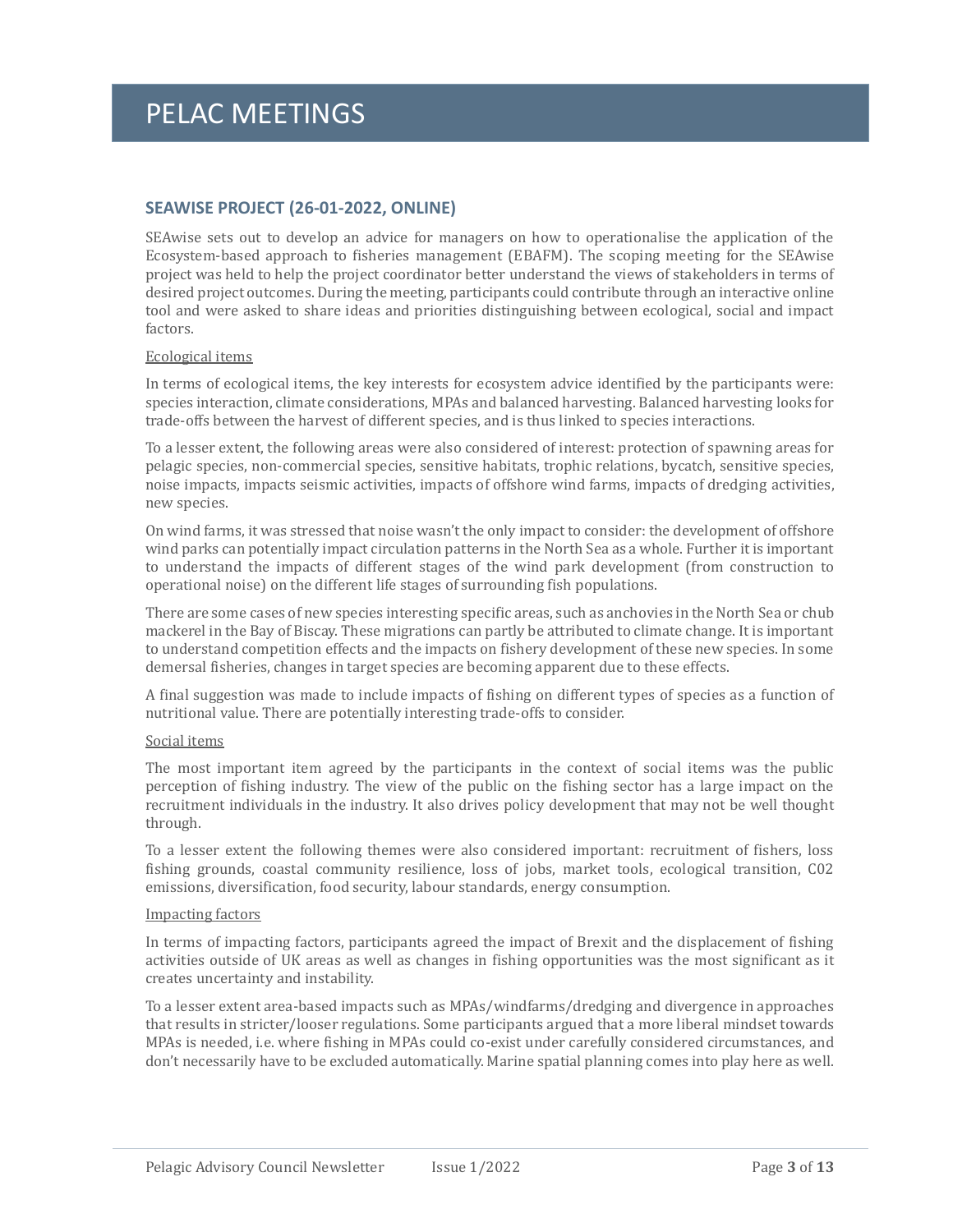Finally, marine litter and its impacts on productivity and food safety was also identified as key since it still has many unknowns.

SEAwise indicated that a written report would be prepared based on this feedback, and would be made available by end of March 2022. The results could be presented for further discussion at the PelAC April meeting in 2022.

### **CFP FOCUS GROUP MEETING (02-02-2022, ONLINE)**

The Commission launched a public consultation on December 17th 2021, aiming to gather input on the functioning of the CFP, which will be used as a basis for the report on the implementation of the CFP the Commission aims to deliver by end of 2022. The consultation was launched through a public online questionnaire, to which ACs were asked to contribute.

The objective of this report is to look into the functioning of the CFP and look at how its implementation could be strengthened. With this report, the Commission wants to see where it is now, were it aims to be in 2030, and how to get there. It is an important opportunity to improve the implementation of the policy at all levels. As part of this report, the intention is to look more specifically into topics such as the social dimension, climate change and clean oceans. The report will also be based on the supporting studies referred to in the corresponding chapters of the questionnaire.

This report on the functioning of the CFP will be prepared in consultation with the stakeholders. The [online questionnaire](https://ec.europa.eu/eusurvey/runner/TargetedConsultation2022ReportCFP) follows the chapters of the CFP Regulation. It is part of the targeted stakeholder consultation opened until 28 February 2022, which will provide the basis for more in-depth discussions at regional level starting in April 2022. The consultation process will end with an event on 10 June 2022.

The questions refer to each chapter of the CFP Regulation, ending with the topics raised in the [Mission](https://www.google.com/url?sa=t&rct=j&q=&esrc=s&source=web&cd=&cad=rja&uact=8&ved=2ahUKEwiMp6_rqM_0AhVbgv0HHYW-AgsQFnoECAoQAQ&url=https%3A%2F%2Fec.europa.eu%2Fcommission%2Fcommissioners%2Fsites%2Fdefault%2Ffiles%2Fcommissioner_mission_letters%2Fmission-letter-sinkevicius-2019-2024_en.pdf&usg=AOvVaw1ap7scvJx-L_RQJn0K8MLa)  [letter](https://www.google.com/url?sa=t&rct=j&q=&esrc=s&source=web&cd=&cad=rja&uact=8&ved=2ahUKEwiMp6_rqM_0AhVbgv0HHYW-AgsQFnoECAoQAQ&url=https%3A%2F%2Fec.europa.eu%2Fcommission%2Fcommissioners%2Fsites%2Fdefault%2Ffiles%2Fcommissioner_mission_letters%2Fmission-letter-sinkevicius-2019-2024_en.pdf&usg=AOvVaw1ap7scvJx-L_RQJn0K8MLa) to Commissioner Sinkevičius (social dimension, climate adaptation and clean oceans). They are designed to identify what works well (or not), identify any evidence of shortcomings in how the CFP is implemented and highlight good practice or innovative tools or processes implemented by stakeholders or Member States. The Commission is keen to receive any supporting documents on views, suggestions or examples of good practices or further suggestions on how to approach specific challenges identified. For the regional events, the Commission is in close contact with the Member States so that regional experts (such as members of the Advisory Councils) are designed to participate in those regional in-depth discussions. Finally, following the results of the online questionnaire and the in-depth CFP discussions at regional level, the Commission plans to organise a wider stakeholder event on Friday 10 June.

The Pelagic AC established a "CFP Review Focus Group" that convened on February 2nd through Zoom to discuss the consultation questionnaire and to develop a PelAC response. The Focus Group concentrated on the chapters general aspects, landing obligation, scientific advice and regionalisation for the better part of the meeting. Due to time constraints, the remaining chapters were considered to a lesser extent. Focus Group members submitted additional suggestions and input bilaterally following the Focus Group meeting.

In the interest of finalising the PelAC response within the deadline provided, the Focus Group decided not to include elements in the draft response that were new and had not been previously discussed at PelAC level, to avoid opening lengthy approval procedures. Many references were included to previous recommendations the PelAC had issued in the past to argue opinions in its response.

Key themes highlighted by the PelAC response were the impacts of Brexit and on the importance to take changes in relation to Brexit onboard in any review of the current CFP, as it has fundamentally changed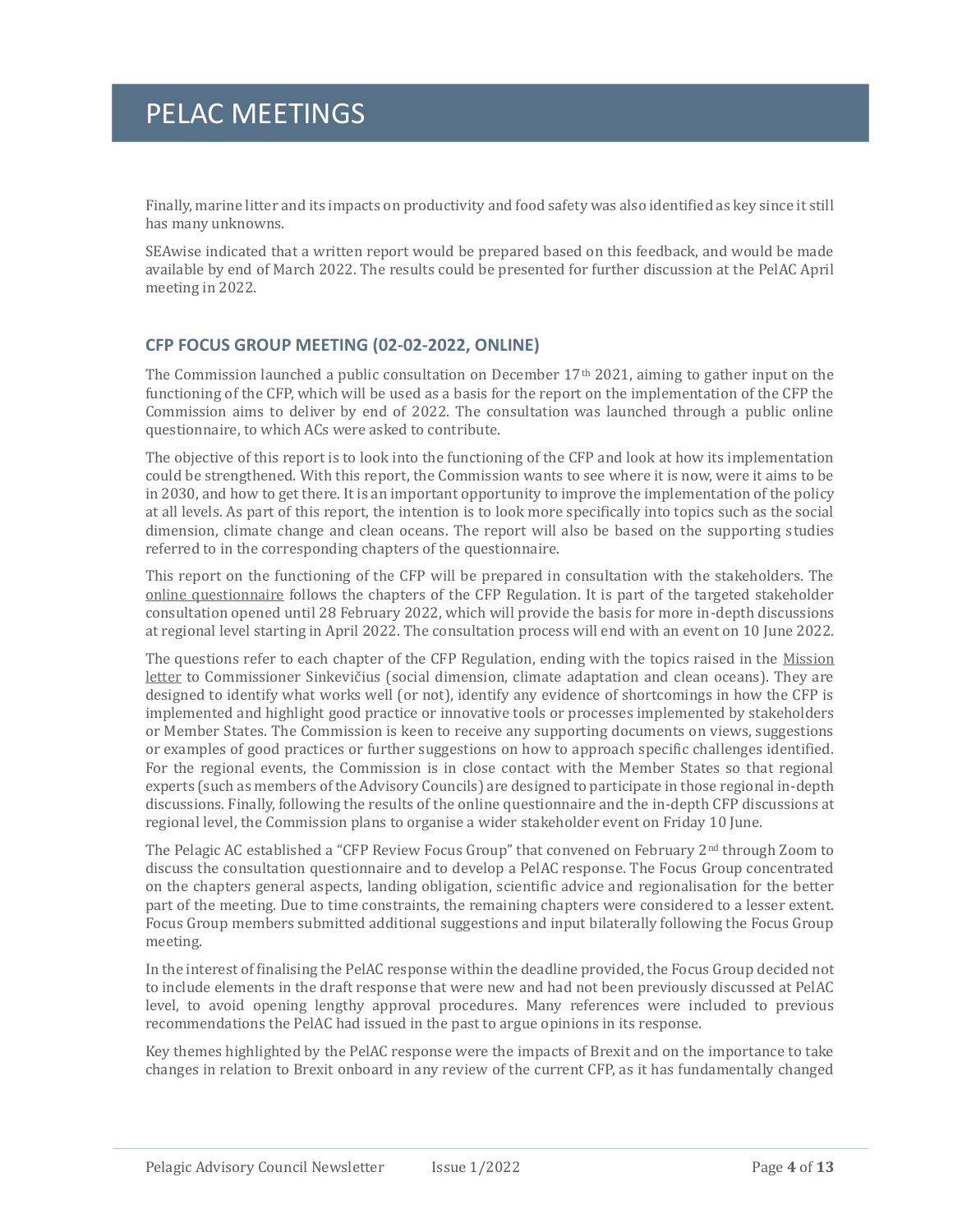the dynamic of the CFP. The PelAC stressed the shortcomings of the regionalisation process in the context of pelagic fisheries, and raised existing issues as a consequence of mis-alignment between the CFP and other Union legislations. The PelAC highlighted the importance of progressing the application of the ecosystem-based approach to fisheries management.

In parallel to developing the PelAC response, the PelAC consulted other ACs and co-drafted a joint-AC letter regarding the process of targeting of ACs and the consideration of AC responses to such public consultations by the Commission services. This letter was adopted by 10 ACs on March 3<sup>rd</sup> and sent to the Commission, for additional consideration.

### **PELAC AND NWWAC MEETING ON COLLABORATION PELAGIC STOCKS (03-02-2022, ONLINE)**

In a meeting between the NWWAC and the PelAC (attended by the PelAC Working Group II chair, the NWWAC chairman and the secretariats), the ACs discussed the mutual interest that exists regarding two pelagic species currently residing under the remit of the NWWAC: sprat and greater silver smelt in ICES areas VI and VII. The PelAC is interested in the targeted fisheries, while the interest of the NWWAC lies with the bycatches of these species in demersal fisheries.

The ACs discussed what procedures could be put in place to jointly collaborate on the development of recommendations for these stocks. It was agreed to produce a 'gentlemen's agreement' dictating the protocol for joint work, and underscoring the PelAC's recognition of the NWWAC's competency over these stocks.

It was agreed the ICES advice for the stocks would be presented at the PelAC April and July meetings. After discussing the advice with the members, the PelAC secretariat would prepare draft set of recommendations and submit them to the NWWAC for consideration. A bilateral meeting would subsequently be held between both ACs to discuss and agree on the final recommendations, in time for the respective NWWAC meetings where these would be formally adopted. The NWWAC will submit the recommendations to the Commission along with its advice on other stocks, mentioning these were jointly developed and agreed between the PelAC and the NWWAC. The Gentlemen's Agreement will upon completion and joint-agreement be circulated to the members of both ACs for information and discussion.

### **BREXIT FOCUS GROUP MEETING WITH FIVE ACS: (10-02-2022, ONLINE)**

The PelAC initiated the first meeting between the ACs affected by Brexit: composing the LDAC, NWWAC, NSAC, MAC and PelAC. The meeting was co-chaired by PelAC Working Group chairs.

The chairs explained the envisaged objectives for organising the meeting in this setup. The aim is to provide a forum for exchange of views on issues related to Brexit, and identify common areas of concern where it would make sense to collaborate on and jointly communicate with the Commission and Member States. A key issue on the day's agenda was the Specialised Committee on Fisheries, as part of the new Brexit arrangement. From previous discussions within the PelAC a list of issues had been identified, many of which are now expected to be dealt with by the SCF. The PelAC's proposal is to take stock of interest from other ACs to meet at regular intervals in this form, and to determine how to collaborate on such issues of joint concern.

The PelAC highlighted a number of meeting principles: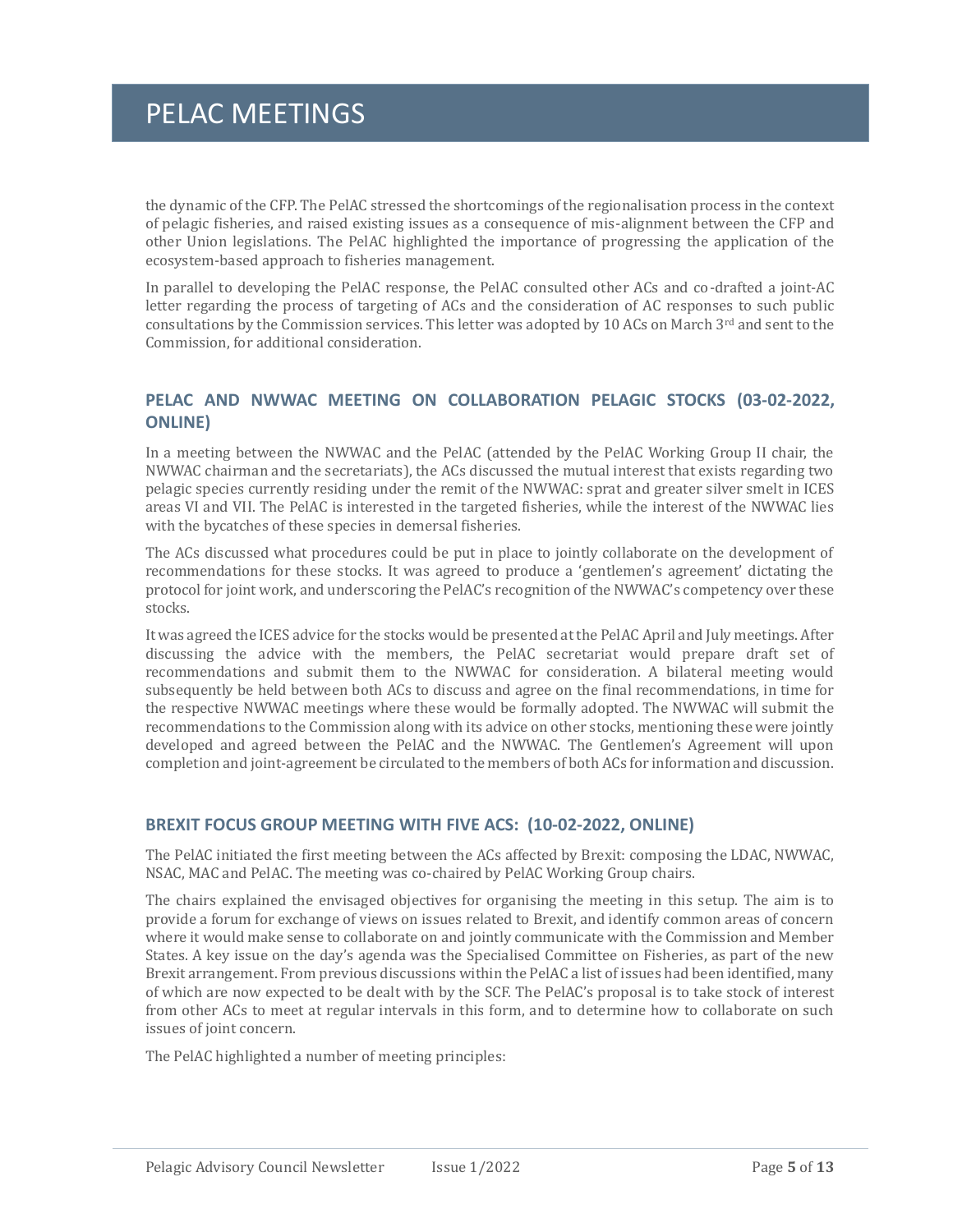- To agree that this forum will not cover discussions on quota allocations nor CS negotiations. It is a long-standing tradition at the PelAC to stick to management and not political issues.
- To agree that ACs are one of the entities to be consulted by the Commission on SCF topics. Thereby, the ACs emphasize their wish to play a role but are not seeking exclusivity in the consultation of stakeholders.

Finally, the PelAC proposed to meet approx. twice per year in this format, through alternating organisation and chairmanships. Other ACs suggested that another important objective would be to try to clarify how the Commission foresees the involvement of ACs and to make proposals how ACs can jointly structure their input as stakeholders.

A status update was subsequently given with regard to the setup of the SCF, but much is still very unclear. While the SCF is supposed to have been formally set up by end 2021 it is not clear how it will operate. It was pointed out that a roadmap to calendar SCF activities for the coming years was due for completion by January 2022 under the TCA.

The meeting agreed to the establishment of the AC Brexit Forum and to continue discussion of crosscutting issues affecting all ACs in relation to Brexit in this format moving forward. It was agreed to develop a ToR outlining the agreed principles and objectives, and that documents of mutual interest would be made available through a shared Dropbox file.

Secondly, it was agreed to draft a detailed joint-letter to the Commission asking clarity on a number of points regarding the engagement of stakeholder in work of the SCF. The letter would cover detailed questions both on the setup and operational mode of the SCF as well as provide a list of issues of common concern to which ACs wish to be consulted on.

The next meeting will be organised by NWWAC on May 5<sup>th</sup> 2022.

### **WORKING GROUP I MEETING (02-03-2022, HYBRID IN THE HAGUE AND BY ZOOM)**

Working Group I meeting focused on evaluating its recommendations on fishing opportunities issued in October 2021 in relation to the final TAC setting, and looked ahead at priorities for the coming year.

First, a presentation was held by Paco Rodriguez Tress on his newly started PhD project at the DPPO. The project aims at looking into the utility of acoustic and effort data from pelagic commercial vessels for stock assessment purposes. The project was well received. Similarities between the similar ongoing project between the PFA-WMR were discussed and feedback from the members was provided for further elements to look into when conducting this project. It was decided to hold an annual update on the progress of the project at future PelAC meetings.

The meeting then went over the various stocks covered by Working Group I to compare the PelAC recommendations with the ICES advice and the final TACs set. Priorities for 2022 work were agreed, for a large part following up on the specific recommendations per stock issued in October.

It was decided to reconvene a Focus Group on blue whiting, to which scientists working on the recruitment index and the influences of the sub-polar gyre on the blue whiting distribution would be invited. With these updates the Focus Group could then determine a way forward to manage the stock.

A discussion was held on the recommendation issued for North Sea horse mackerel, where it was felt there was an urgent need to make optimal use of the existing data for this stock and to progress the assessment to a category 1 data category. It was noted as an action to jointly propose a letter to the Commission on this to the Executive Committee together with Working Group II.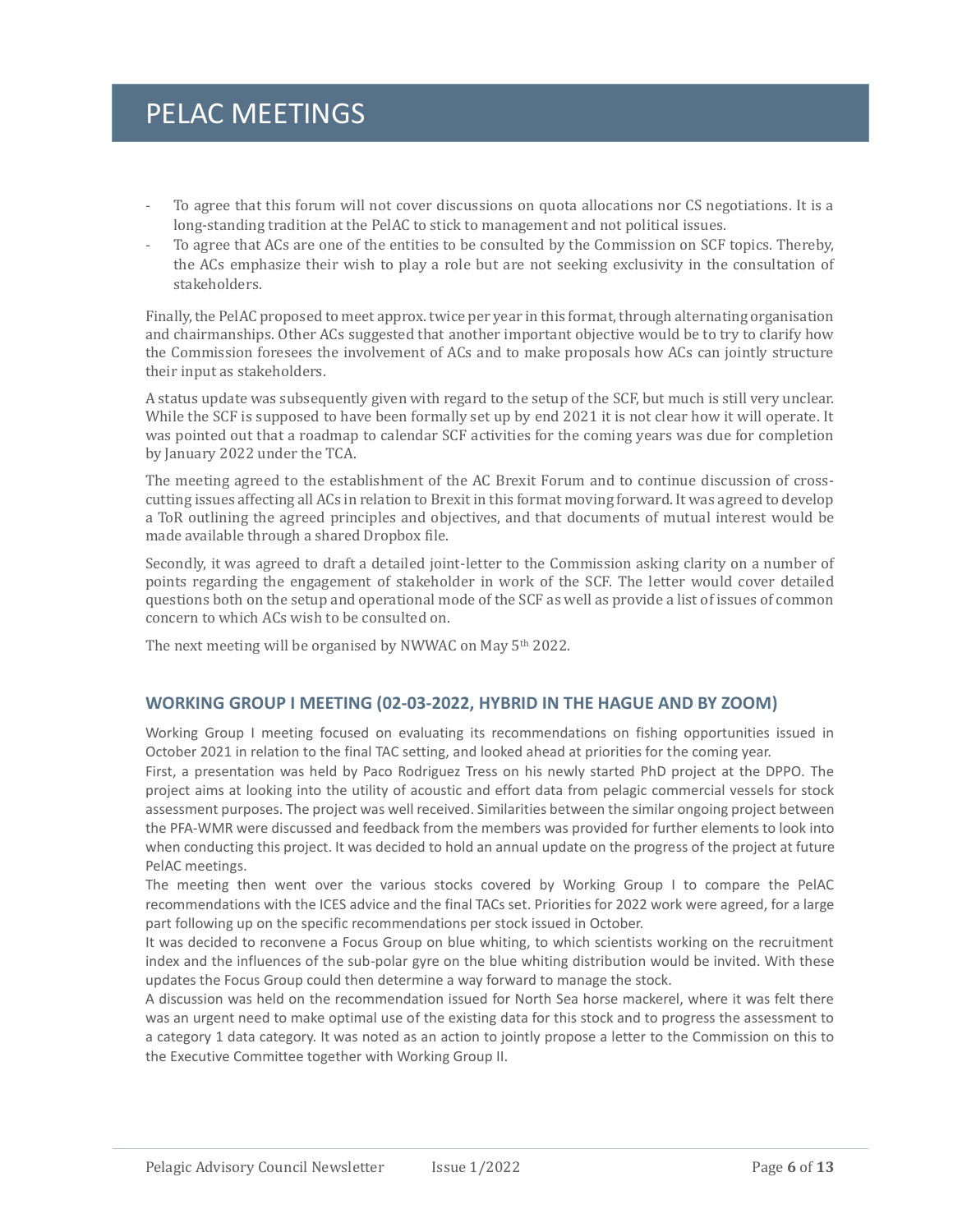Finally, updates on the work of the Ecosystem Focus Group were provided, which included the submission by the PelAC on the Commission consultation to the Action Plan to conserve fisheries resources, which was developed by the Focus Group and submitted end of December 2021. The EFG Chair also set out his plans to hold a workshop on the Ecosystem Approach to fisheries management later in 2022, and flagged that the PelAC planned to co-organise a workshop together with the NWWAC in May 2022, on the impacts of seismic activities and offshore wind energy on fish stocks.

### **WORKING GROUP II MEETING (02-03-2022, HYBRID IN THE HAGUE AND BY ZOOM)**

As during Working Group I, Working Group II went through the various stocks under its remit to compare its 2021 PelAC recommendations on fishing opportunities with ICES advice and the final TACs set, and to agree on priorities for 2022 work.

First, a discussion with Teunis Jansen was held on mackerel fecundity, following up on the presentation of his recent fecundity publication held at the October meeting. The results of this work reveal a difference in the way mackerel fecundity is currently perceived by ICES. The study results suggest that mackerel is a so-called indeterminate spawner (capable of producing more eggs throughout the spawning cycle) in contrast to the previous notion that mackerel is a determinate spawner (where fecundity is fixed prior to the spawning period). Fecundity type misclassification may have consequences on SSB estimations based on Annual Egg Production Methods (AEPM).

While the findings were discussed at WGWIDE and submitted to the ICES working group on egg surveys (WGMEGS) for consideration, it was unclear whether WGMEGS was actively taking these findings onboard for inclusion in future assessments. A decision was made to invite the Chair of WGMEGS to the next PelAC meeting for a discussion on mackerel fecundity and how the newest results could interplay with the stock assessment process.

On Southern and Western horse mackerel, alignment of the combined TAC with the ICES advice areas was discussed. Working Group II vice-Chair explained that the current combined TAC is causing issues in the Bay of Biscay area where changes in compositions of species under the combined TAC are becoming increasingly visible, altering the balance of the species and making it difficult to protect species that are more sensitive. Alignment of the TAC with the ICES advice areas for Western horse mackerel would help distinguish more precisely between the stocks. It was decided to follow up on this discussion at the next PelAC meeting, and that the French and Spanish sectors would provide a written draft to elaborate on the issue in more detail.

On 6a herring, the outcomes the benchmark meeting held in February 2022 was briefly presented. The main outcome was that the benchmark meeting managed to split the stock again into 6a North and 6a South 7bc components, though only under a category 3 assessment. While there was still some of future work ahead, the groundwork had been laid to move towards a category 1 or 2 assessments in the future.

A discussion on boarfish led to the decision to reach out to the relevant research institutes working on the assessment model and secure an update at a future meeting. Similar to NS horse mackerel, it was felt that the boarfish stock also required prioritizing in the transition to stronger ICES data categories. It was decided to propose to the Executive Committee to pursue this transition at ICES level for both stocks as a joint-recommendation from both Working Groups.

Finally, the Commission held a brief update on the DCF, covering the revision of the multi-annual programme for data collection (EU MAP) which had recently been finalised. The EU MAP sets out concrete data collection requirements for Member States, translated from the basic DCF regulation. The new EU MAP places even more emphasis on the importance of regional coordination activities in the Regional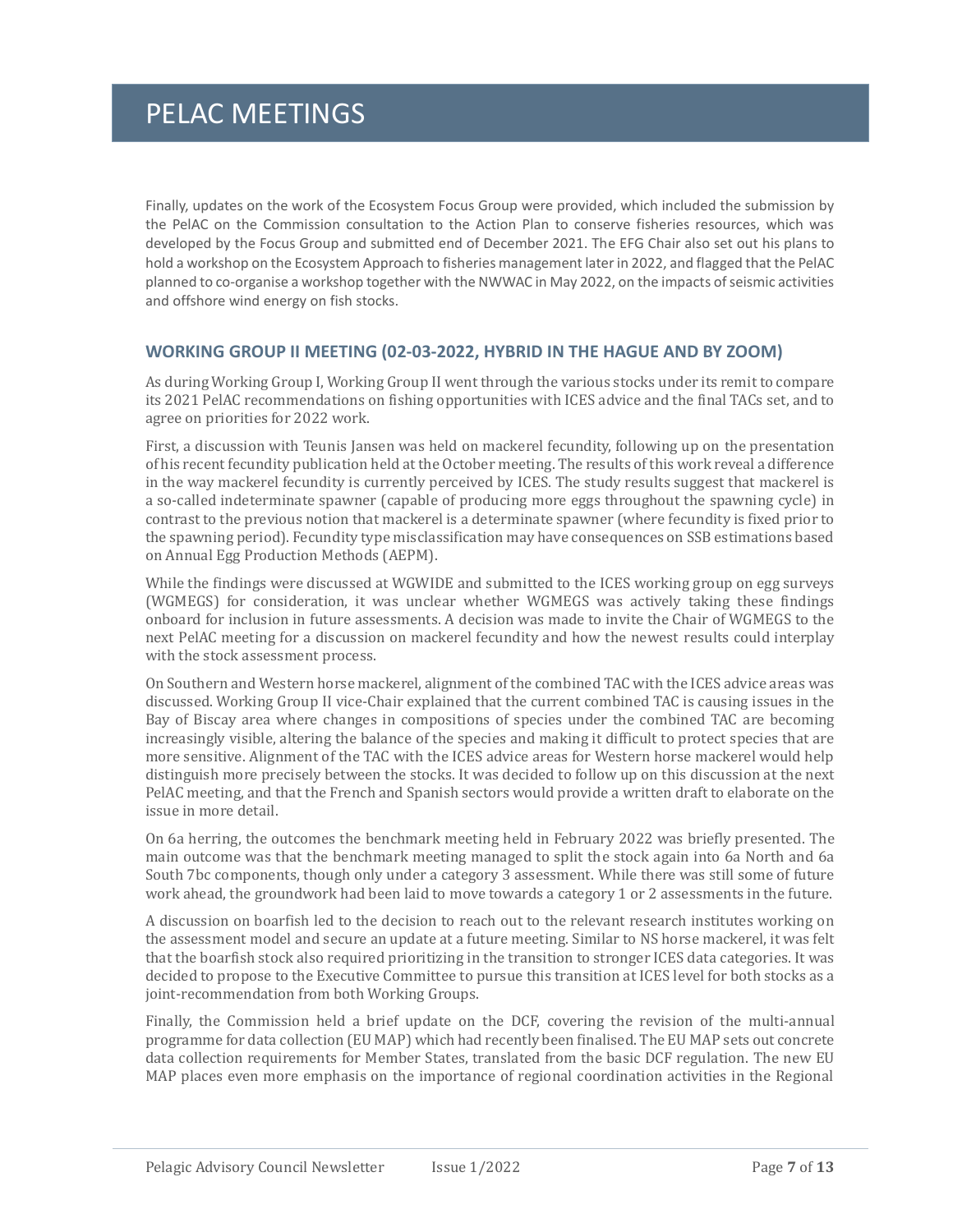Coordination Groups (RCGs) between Member States. Under EU MAP the MS need to produce work plans, containing details and activities on data collection and sampling strategies by Member States, and report annually on the activities. During the discussion, it became clear that the MS through the RCGs are tasked with selecting the data collection methods under DCF. The PelAC took an action to get in touch with the relevant RCGs for the next meeting to discuss the possible uptake of genetic sampling methods in the DCF.

### **EXTRA GENERAL ASSEMBLY MEETING (02-03-2022, HYBRID IN THE HAGUE AND BY ZOOM)**

The Extraordinary GA meeting formally approved the final deed prepared by the notary for the revised PelAC statutes. In addition, the appointment of the new Head of Secretariat was approved.

#### **EXECUTIVE COMMITTEE MEETING (02-03-2022, HYBRID IN THE HAGUE AND BY ZOOM)**

The PelAC Executive Committee meeting welcomed EFCA's newly appointed Executive Director, Ms Susan Steele, for a brief introductory presentation on EFCA's work priorities. Subsequently, the publication of the Executive summary of the mackerel evaluation of compliance report with the landing obligation was discussed at length between PelAC members and the EFCA Director. The discussion was positive and PelAC concerns were heard. Actions were taken for EFCA to discuss internally the possibility to remove of the summary from the EFCA website. Moving forward, it was announced that future compliance reports would include a new layer of transparency.

Subsequently, the newly appointed ACOM representative who will be liaising between the PelAC and ICES moving forward, Dorleta Garcia, gave a presentation on the ICES TAF (Transparent Assessment Framework) system. TAF forms part of ICES's aims to make improvements in quality assurance, was established to help make ICES data, methods and results easy find, explore and re-run. Through TAF, the data used in stock assessments is fully stored, documented and referenced in statistical software.

The joint-recommendation by the Working Groups to draft a letter to the Commission, requesting the urgent transition of the boarfish and NS horse mackerel stocks to stronger data categories (category 2 or 1) by ICES, was adopted by the Executive Committee.

### **WORKSHOP LONG-TERM MANAGEMENT STRATEGIES (03-03-2022, HYBRID IN THE HAGUE AND BY ZOOM)**

Long-Term Management Strategies (LTMSs) have been an important focus area for PelAC work and discussions for many years. The PelAC has a history both in contributing to the development of LTMSs, as well as providing advice on plans towards the European Commission. Therefore, there is a general interest at the PelAC to expand its knowledge on how LTMSs are applied around the world, and which tools can be used when working with Long-Term Management Plans and Strategies. That was the main rationale for holding this workshop.

The first speaker from the Pelagic Freezer-Trawler Association, kicked off the workshop by presenting an overview of the history around long term management in fisheries. It was his observation that over recent years, key LTMSs developed by ICES have been subject to frequent revisions and changes – putting into the question the 'long-term' nature of management plans. He also stressed the importance of taking into account the appropriate terminology when discussing plans and evaluations, where terms are often used inter-changeably while they can differ depending on the scientific or management context.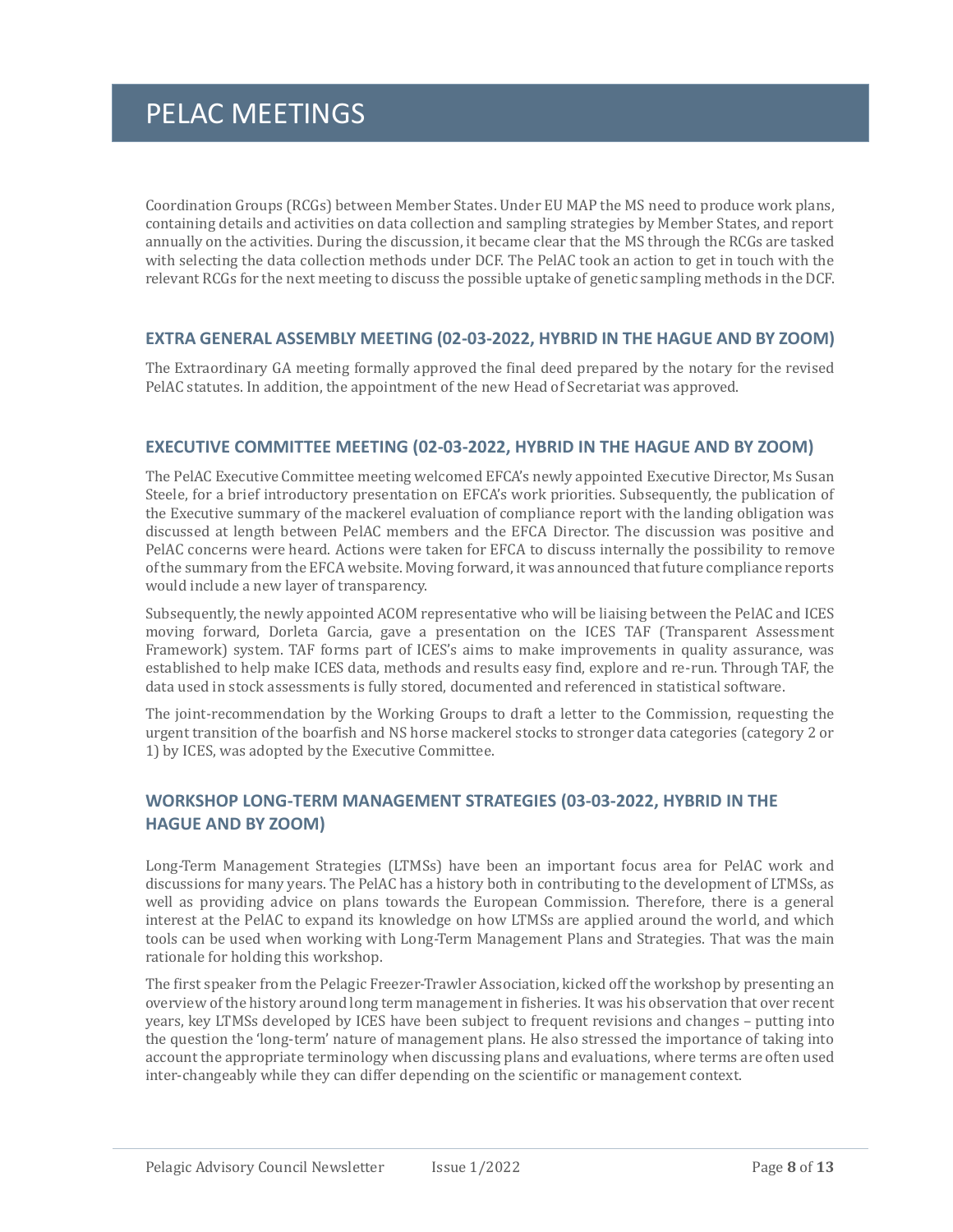During the workshop, different case studies from other parts of the world were highlighted (covering examples from Iceland, the South Pacific and ICCAT), each illustrating different approaches to developing LTMSs and conducting evaluations in specific cases, focussing on process rather than on the detailed scientific approaches.

ICES also presented its views on LTMSs, explaining that ICES uses fisheries science to provide advice on management, following best-practice approaches. Approaching management plans with long-term objectives is viewed as best-practice in fisheries. Precaution is inherent to ICES advice, i.e. determining if the risk of the long-term biomass of the fishery falling below Blim is lower than 5%. MSY is often considered a main target, but it is not prescriptive. Long-term management strategies are defined by requesters of the advice and are then evaluated by ICES. An interesting debate would be how stakeholders can become an active part in the definition of a long-term management strategy.

Finally, The Marine Stewardship Council offered its insights into its experiences of engaging stakeholders to the work of its organisation, stressing the fundamental importance of providing feedback to stakeholders over the use of their contributions to MSC consultations.

During the plenary session, a number of discussion elements emerged such as different on complexity vs. simplicity of LTMS and MSEs. It was remarked that ICES seems to have a tendency to strongly focus on numerical values when estimating risk, making one wonder to what extent this approach is most meaningful. The case studies offered some examples how such processes could be simplified. In ICES's view, the differences in numbers from year to year can indeed seem minor, but further off the differences can start to matter. At the same time, in a significant part of the fisheries science community at ICES, there is a firm belief that more information gives a better answer. There was acknowledgement this could use some discussion.

The observation was made that recently, the ICES systems introduces frequent changes related to small changes in the assessment process leading to changes in reference points, since they are written into longterm management plans. It was also suggested ICES should carefully consider the need for initiating new benchmark meetings.

ICES agreed that the process was not always working optimally, but trade-offs need to be considered between resources, workload and requests received. There was a role for managers for stakeholders and managers to exercise the same restraint in taking short-term gains on the chin to avoid frequent revisions. There is a need to reform and reduce complexity, and ICES is willing to facilitate this reform but this will happen on a step by step basis.

The full report can be found on the website.

### **PELAC AND NSAC MEETING ON COLLABORATION PELAGIC STOCKS (08-03-2022, ONLINE)**

The purpose of the meeting is to discuss in what way collaboration between ACs on stocks of mutual interests currently under the NSAC remit could take form. It concerns the following species in the North Sea area: sprat, sandeel, Norway pout and greater silver smelt.

The stocks fall under the competency of the NSAC following the current CFP regulation, but so far little work on them has been done. Some NSAC members welcome the interest of the PelAC to do more work on these stocks.

The NSAC is aware of some fisheries in the North Sea on sprat and Norway pout, though it is less clear if there is a targeted fishery for greater silver smelt in this area. The Pelagic remit covers all geographical areas and will be working on greater silver smelt in areas 6 and 7 in collaboration with the NWWAC.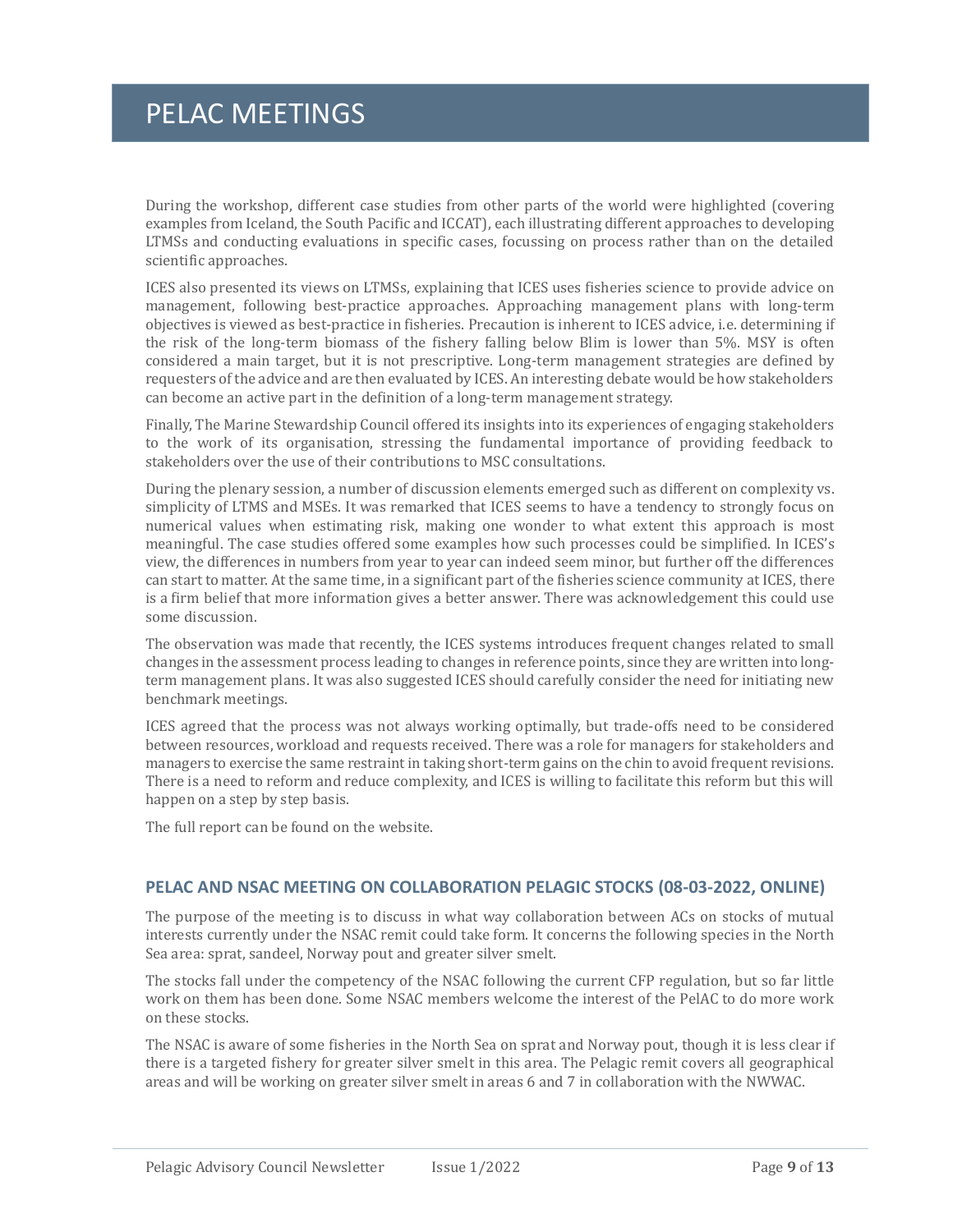The NSAC specified distinction in the language for these stocks: while sprat is considered a pelagic stock by NSAC members, sandeel and Norway pout have demersal components as well. It is therefore important to specify the PelAC interests lie in the 'directed fishery by pelagic gears in NS area' for the stock in question.

The NSAC suggests the setup of a joint Focus Group as a means to take this work forward.

#### *Joint Focus Group management of 4 small industrial stocks in NS area*

As a way forward the NSAC proposes to develop a ToR for a joint Focus Group, covering the stocks considered and issues to be covered by the Focus Group: such as fishery management, TAC setting or other relevant issues (such as UK matters, conditions related to the fishery). A welcome additional outcome of this FG would be to jointly work on the development of a management plan/strategy for these stocks. The PelAC confirmed its interest in developing management plans, particularly for sandeel and Norway pout.

The PelAC updated the NSAC on an agreement reached between the two ACs for a similar collaboration on stocks of common interest in the NWWAC remit (sprat in the Channel and greater silver smelt).

The PelAC and NWWAC have co-developed a 'gentlemen's agreement' (GA) for collaboration on these stocks in the NWW region, which could generate useful ideas or serve as a model for collaboration with the NSAC. It has been circulated to the participants ahead of the meeting. In this agreement, it is clearly acknowledged and agreed that the ACs will respect each other's competencies, and that any advice/recommendations issued will come directly from the NWWAC. It was also clearly pointed out that the NWWAC interest lies in the bycatch fishery while the PelAC's interest lies in the targeted fishery for these stocks. The agreement sets out the procedure for how both ACs can draft, discuss and agree on jointrecommendations. This procedure could apply between the PelAC and NSAC as well. There are issues with regard to the timing of ICES advice release to consider.

The NSAC foresees some issues with this approach: Denmark holds 90% of the TAC for sandeel and Norway pout, concentrating the bulk of the interest to one country. Moreover, in the NSAC there is more interest in the directed fishery compared to the NWWAC. The NSAC would like to see the setup of a joint Focus Group with an appropriately formulated ToR, to which NSAC and PelAC members would be encouraged to participate. It was suggested a maximum of 4 participants per ACs should participate.

In parallel, developing a similar model such as the GA with the NWWAC could be useful, as a means to clarify agreement on the collaboration, how the work is done and what will be focussed on. The FG ToR can dictate how the Focus Group is structured.

A suggestion was made to deal with greater silver smelt separately, since there is little interest in this fishery from the NSAC. This could be specified in the GA.

The ICES calendar with dates for advice publications for these stocks need to be taken into consideration as the timing can be very different between the stocks. The sprat advice is published in April/May, Norway pout in October and sandeel in February. The Focus Group should be set up in relation to the advice release timing.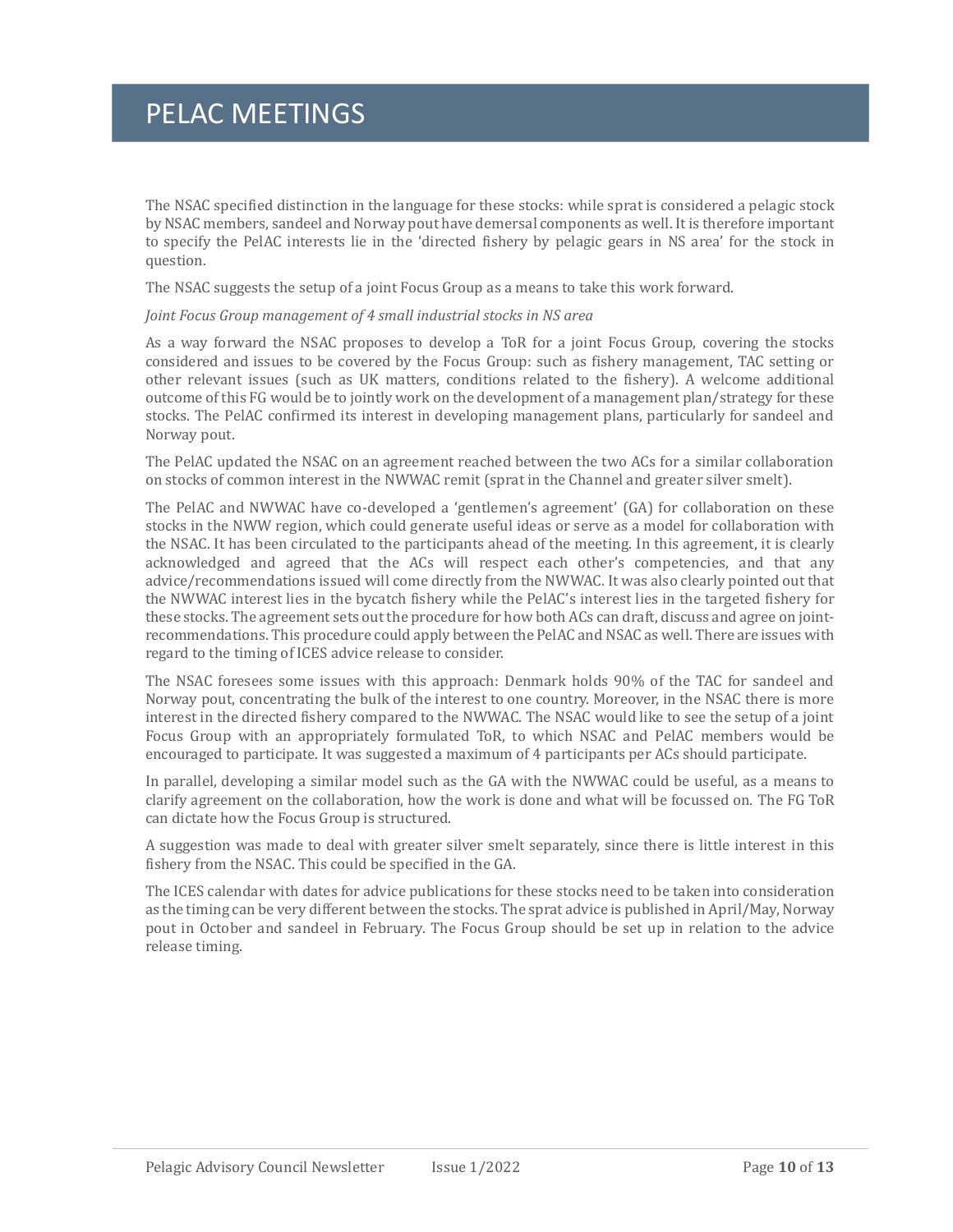### **INTER-AC MEETING (19-01-2022, ONLINE)**

The Inter-AC was a full-day meeting, dedicated to a number of themes put forward by the Advisory Councils. DG Mare gave an extensive update on their work programme for the coming year, and announced their intention to hold more frequent inter-AC meetings in this format over the course of the year.

The Commission opened with a general update on the final TAC and quota negotiations which concluded at the end of 2021. Most TACs of the October Council were in line with MSY advice. For some stocks for which a precautionary advice applied, higher TACs were ultimately set by the Council. The Commission noted the Mediterranean stocks still remained in a fragile state.

The negotiations between the EU-UK and EU-UK Norway concluded at the very end of 2021. 2021 was an exceptionally busy year for DG Mare in terms of negotiations, with one round extending through to April and the other running in the autumn through December. The Commission thought the overall results were successful in terms of timing and delivering on the CFP objectives. The Commission worked on the basis of achieving consensus, especially between MS. On the work ahead, the Commission indicated that 2022 would be the year of the Specialised Fisheries Committee (SFC). In 2021, the bulk of the work concentrated on the negotiations, so 2022 will allow for more in-depth discussions in the context of the SFC: mixed fisheries in the Celtic Sea, how to deal with non-quota species, review of the management areas etc. are some examples of topics to be addressed. The Commission counts on the continued support and cooperation of the ACs during this year as well.

The first item on the agenda was the consultation on the Action Plan to conserve fisheries resources and protect marine ecosystems. The action plan stems from the Biodiversity Strategy and aims to identify measures to protect sensitive species and reduce impact on the marine environment. The Commission welcomed all the contributions received from the ACs and other stakeholders to this consultation, and was awaiting the results from a study by STECF that will feed into the action plan.

Various ACs commented on the consultation format: the online survey. While the topics were considered relevant and important, it was generally felt that the survey format was inappropriate for broad stakeholder groups such as the ACs. They are difficult to respond to and requests were made to discuss alternative possibilities, especially given the fact that the number of questionnaires increased significantly over the last year. The Commission indicated that ACs would be welcome to respond to consultations separately through position papers, for example.

The next agenda item was the ongoing consultation on the functioning of the CFP, which will form a basis for the report the Commission aims to deliver by end of 2022. The Commission explained it has a legal obligation to report on the implementation of the CFP, and that this analysis will particularly focus on the social dimension, climate and clean oceans. The report will build on previous studies, consultation responses, initiatives from the EP as well as the Council. The Commission encouraged all stakeholders to contribute to the online questionnaire, covering all aspects of the CFP. More in-depth regional discussions were planned for April 2022, followed by a stakeholder event on June 10<sup>th</sup> 2022.

DG Mare went on to give brief updates on work involving deep-sea waters access, impacts of wind energy developments and impacts of seismic activities.

The work on impacts of wind energy development falls under the marine spatial planning team of DG Mare, where an overview was presented of a 8-months literature study on the state of the art on these impacts. The work on impacts of seismic activities lies with DGENV, and a more generic presentation was held on its impacts on the marine environment, rather than on specific fish stocks. A distinction was made between impulsive noise (from e.g. airguns, drilling, seismic surveys) vs. continuous noise (such as shipping noise). Effects of noise on specific marine species is still unclear, but it could be increasing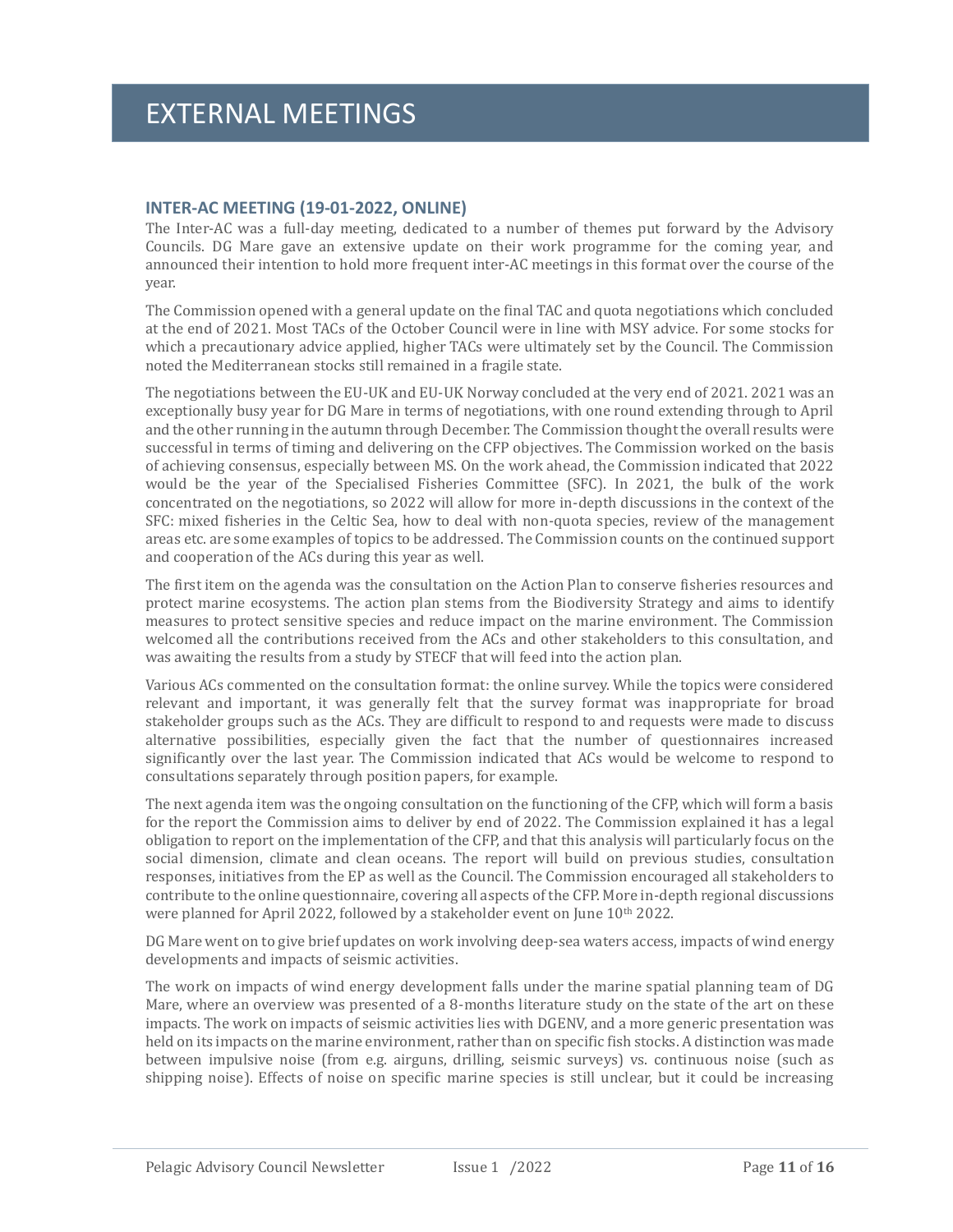### EXTERNAL MEETINGS

mortality in some species, impact hearing or lead to behavioural changes. Over the past 10 years, it is clear that sources of impulsive noise is increasing, due to offshore construction. The Marine Strategy Framework Directive requires MS to achieve 'good environmental status' and sets out in descriptors how this can be achieved. Under descriptor 2, anthropogenic sources of noise are identified as sources of pollution that needs to be addressed, e.g. through introduction of measures and monitoring strategies. A Technical Group on underwater noise has been set up to support the implementation of this Directive and work is currently underway to set threshold values for noise sources from transport, construction and offshore activities.

The NWWAC queried whether the Commission would follow-up on the joint NWWAC-PelAC and NSAC requests for impact assessments of offshore wind energy and seismic activities on fish populations.

The EU Contingency Plan for food supply and security was briefly presented, which sets out to develop an EU response mechanism to ensure adequate food supply in times of crisis, fed by lessons from the covid-19 crisis. A call for experts was recently launched from all food sectors, directed to individual stakeholders such as industries or NGO's. ACs are not expected to apply to this Expert Group.

A final update was given on the EMFAF, the European Maritime Fisheries and Aquaculture Fund, which concluded in 2021 and will run form 2021-2027. The EMFAF will support maritime policy, CFP and ocean governance. It will serve as financial support for sustainable fisheries and aquaculture, and aid in achieving 'good environmental status'. It covers a 6.1 billion euro budget over the running period. The EMFAF follows the principle of shared management: MS draft programmes and actions following the objectives. Stakeholders will be consulted on the various programmes at national level. Most programmes are expected to be adopted by end of 2022. MS can then start with project roll-outs , and will need to report on the operations they finance. DGMare's main message to stakeholders was to engage with respective MS during the project roll-out phase and contribute with projects.

#### **NWW MEMBER GROUP MEETING (09-02-2022, ONLINE)**

PelAC Representative was Sean O'Donoghue. The NWW group did not envisage any changes for pelagic species for the moment.

#### **SCHEVENINGEN MEMBER STATE GROUP MEETING (15-02-2022, ONLINE)**

There was no PelAC representative at this meeting but we received a short overview from Scheveningen MS Group. Work program: Member States will work on landing obligation, directed fishery, pilot project on CCTV, MPAs, the post-Brexit context, technical measures, European eel, consultation on the CFP Regulation and any other subject that will require their attention.

Discussion on the implementing acts of the technical measures regulation: MS shared their first reactions to reading the draft regulation prepared by the COM. They requested the organization of a technical meeting by the COM on this very technical subject. They indicated that certain provisions deserved clarification while others no longer really reflected the reality of fisheries and needed to be adapted. The COM has organized a dedicated exchange with the MS, but the details of the consultation of the other stakeholders are not yet known.

Landing obligation: Many exemptions require the provision of data and technical annexes this year. A CSTEP expert made recommendations to improve the quality of the information transmitted.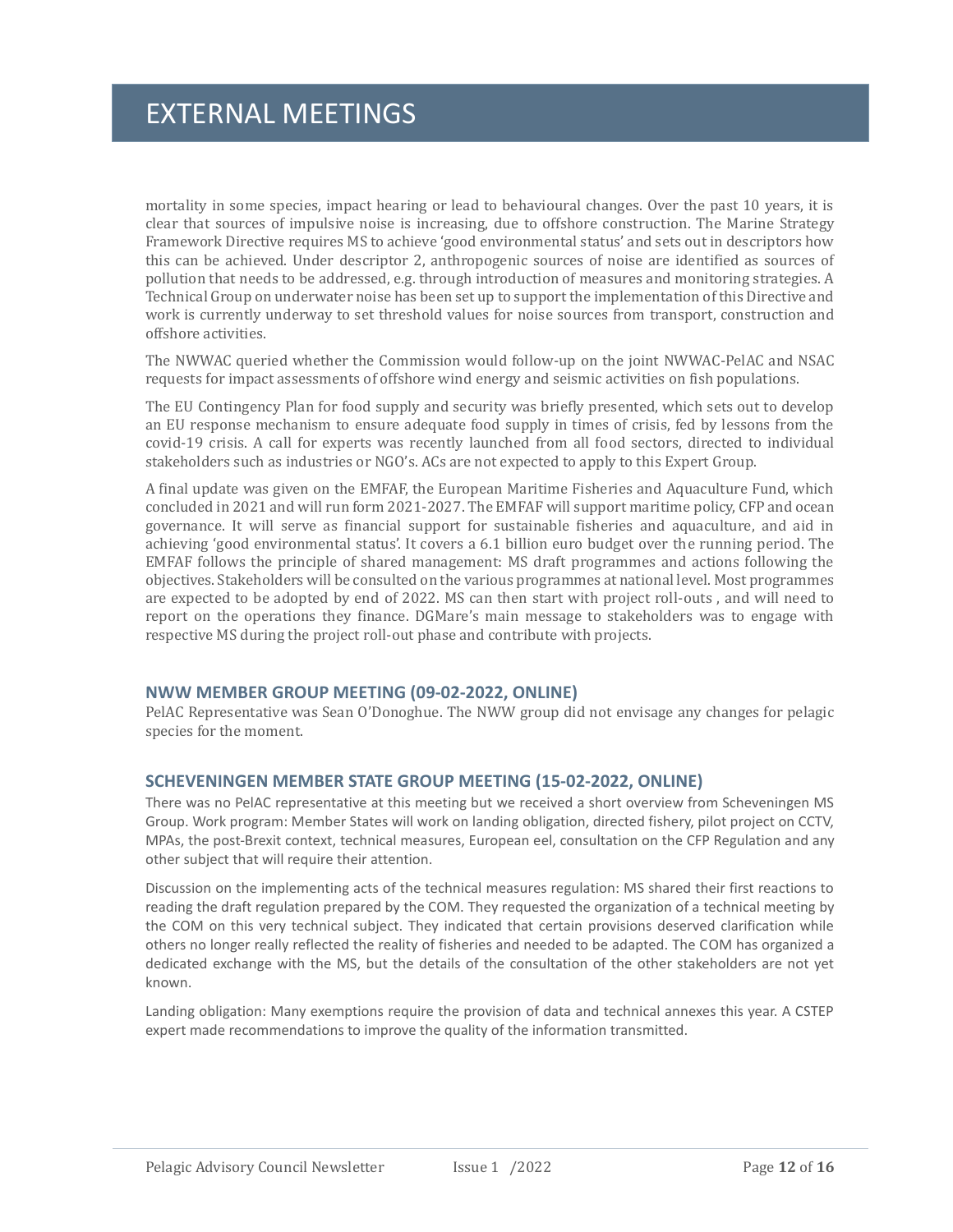### **SWW MEMBER GROUP MEETING (16-02-2022, ONLINE)**

The meeting was brief and focused on the ongoing work on eel and cetacean bycatch in the Bay of Biscay. It was defined that the existing exemptions to the Landing Obligation for pelagic species will need to be resubmitted this year and that no intentions of presenting new exemptions exist at this time by any of the Member States. It was also mentioned that some of the Member States will send comments to the revision of the PelAC Statutes.

### **INTER-AC MEETING (25-02-2022, ONLINE)**

The Commission wants the ACs to do as much forward planning as possible and to give as much advance warning as possible to Commission staff to attend meetings. And then there was information on the preparing for the lump sum payments. This won't start until about June this year. That means that for the year starting 1st April 2022 the BSAC will follow current procedure. The lump-sum approach: After sending in the estimated budget for the next 4 years, the COM will pay that as a lump sum, 2% inflation can be weighted in annually. It will be paid as two instalments 80% and 20%. There will be no submitting for approval of final accounts. It will all be assessed against the work program of the AC (deliverables). The COM insists on savings on travel and hotel in line with the Green Deal, and to include virtual meetings. In the budget we submitted we already factored in 20% saving on travel and consideration of virtual meetings. The Delegated Regulation on the functioning of the Advisory Councils, will enter into force on 8th March.

### **SWW MEMBER GROUP MEETING (08-03-2022, ONLINE)**

It was the usual short debrief of the discussions between the representatives that happened earlier, attended by Goncalo Carvalho.

Apparently not a lot relevant issues were discussed in terms of pelagics. Dominic Rihan made a presentation which had details on the pelagic di minimis exemptions which will be shared with us. Additionally, Goncalo asked if any new pelagic di minimis exemptions were being prepared and the answer was no. So at this stage the MS only plan to re-submit the existing exemptions.

As a broader comments, just to let you know that both the discussions and the debrief was focused on eel and also cetaceans.

### **SCHEVENINGEN MEMBER STATE GROUP MEETING (10-03-2022, ONLINE)**

PelAC Representative was Esben Sverdrup-Jensen. The meeting was mostly about eel.

### **NWW MEMBER GROUP MEETING (22-03-2022, ONLINE)**

PelAC Representative was Anne-Marie Kats.

The Belgian Presidency gave the ACs a brief update on the main discussion points of the TG meeting.

First, the draft Joint-Recommendation on the discard plan revisions was discussed, which was being prepared and largely based on the 2022 discard plans. The exemptions to the landing obligations are expected to be carried over an additional year and apply until end of 2023. The NWW group expected to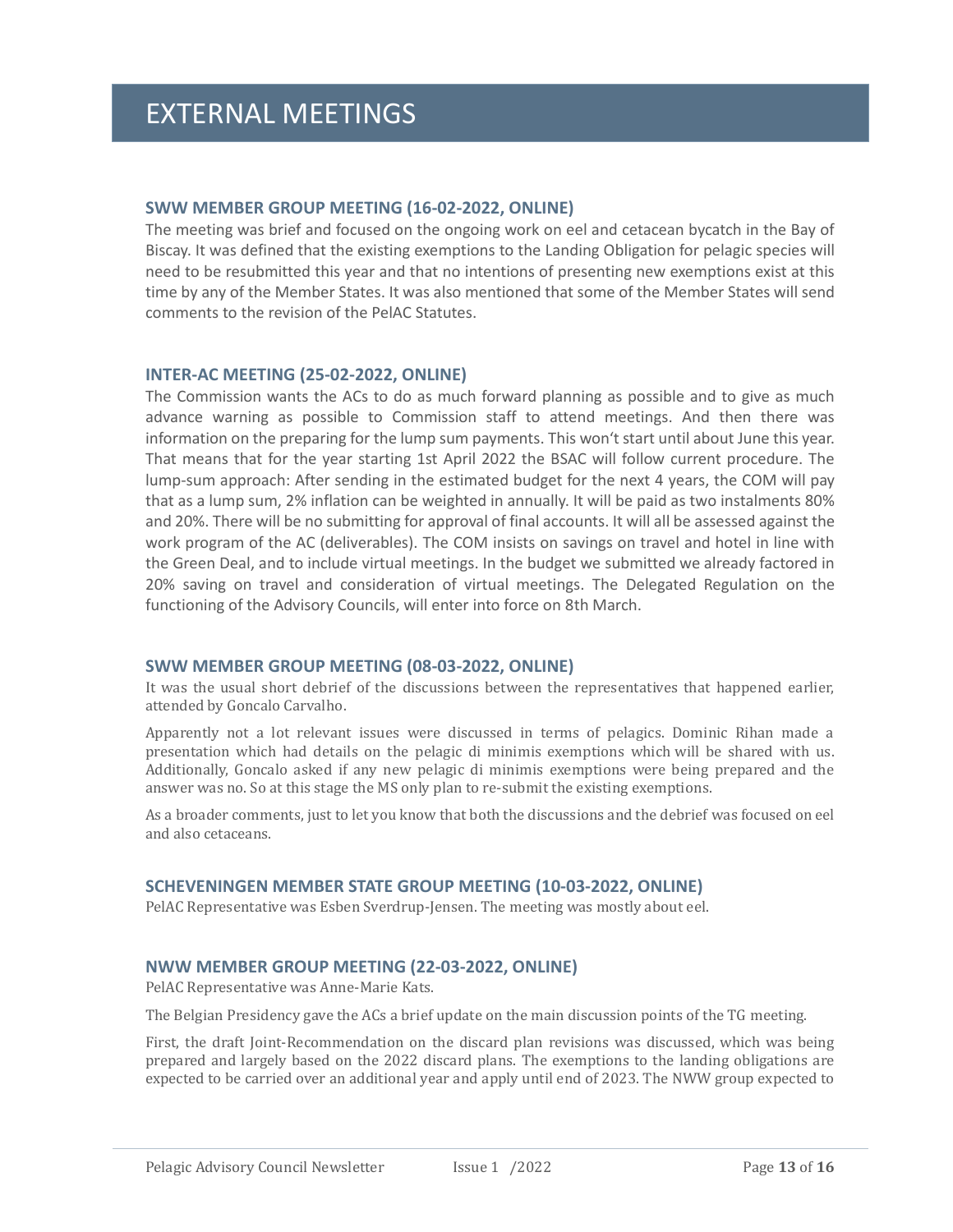### EXTERNAL MEETINGS

be able to share a final version of the draft to ACs by early April and was eager to receive the views of the ACs on the JR before submission to the Commission on May 1st . The draft would include scientific elements to justify needs for exemptions now and in the future.

The PelAC indicated its next meeting was scheduled for April 20<sup>th</sup> and the draft JR revision discard plans from all three regional groups relevant to the PelAC were on the agenda to discuss with the members. The PelAC would put forward any comments received by April 21st at the latest.

The NWW Group further explained it was in the process of drafting a letter to the Commission on the infringement procedure, related to issues around the landing obligation. The letter would be circulated to the ACs for information purposes. The NWW group was also working on a Joint Recommendation on sea bream in North Western Waters and the Bay of Biscay, which will be applicable until end of 2023.

Finally, the NWW group was coordinating work with other regional groups on eel to discuss a structural approach for managing the species.

### **SCHEVENINGEN MEMBER STATE GROUP MEETING (24-03-2022, ONLINE)**

PelAC Representative was Esben Sverdrup-Jensen. The meeting was mostly about eel.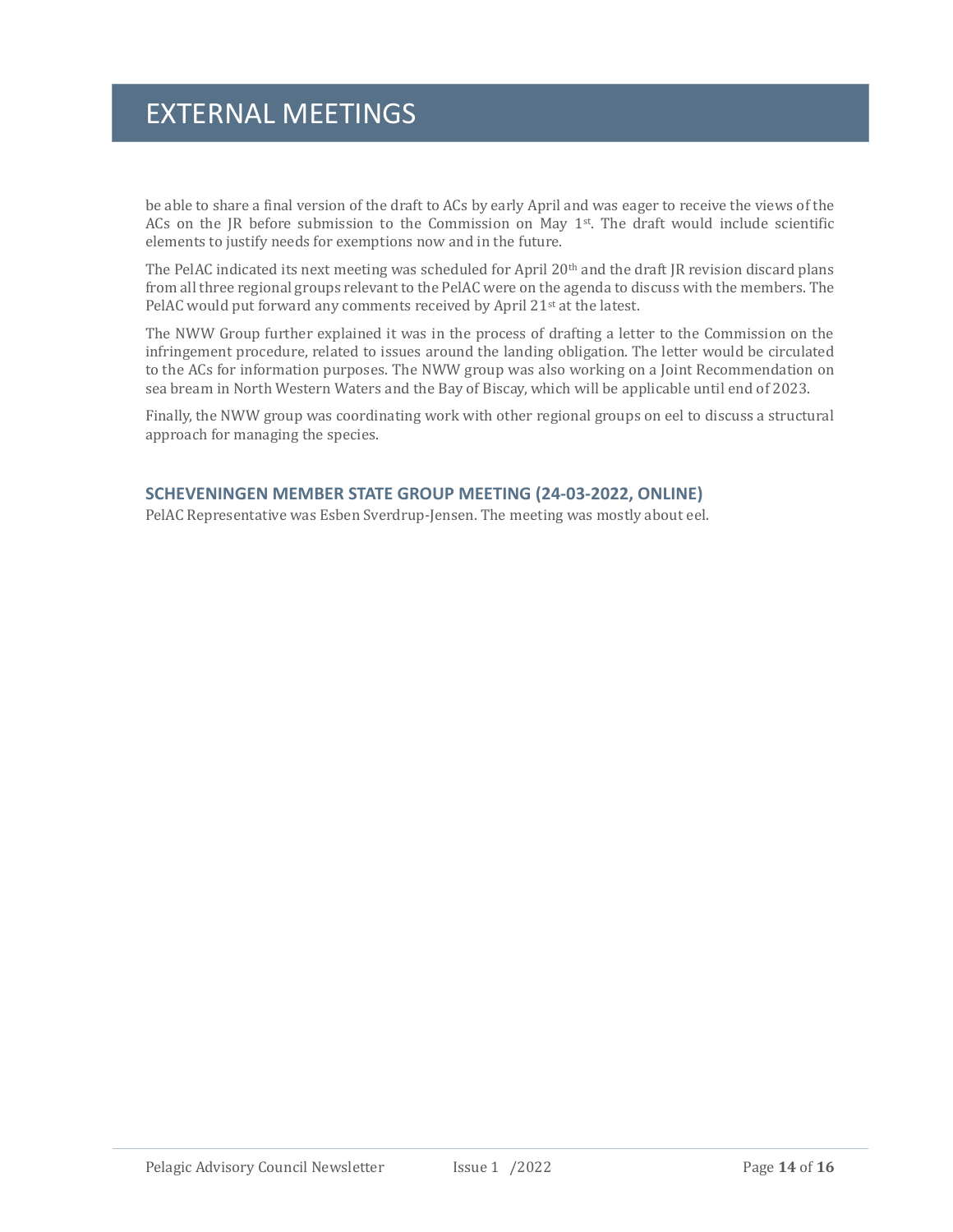### UPCOMING MEETINGS

### **22 AND 23 JUNE 2022: MIAC AND MIACO MEETINGS**

### **12 AND 13 JULY 2022: WORKING GROUP I AND II AND EXECUTIVE COMMITTEE MEETINGS**

### **5 AND 6 OCTOBER 2022: WORKING GROUP I AND II, GENERAL ASSEMBLY AND EXECUTIVE COMMITTEE MEETINGS**

**The PelAC meetings are physical meetings in Den Haag where hybrid will NOT be an option.**

For more information please visit our website: Upcoming Meetings - [Pelagic Advisory Council \(pelagic-ac.org\)](https://www.pelagic-ac.org/upcoming-meetings/)